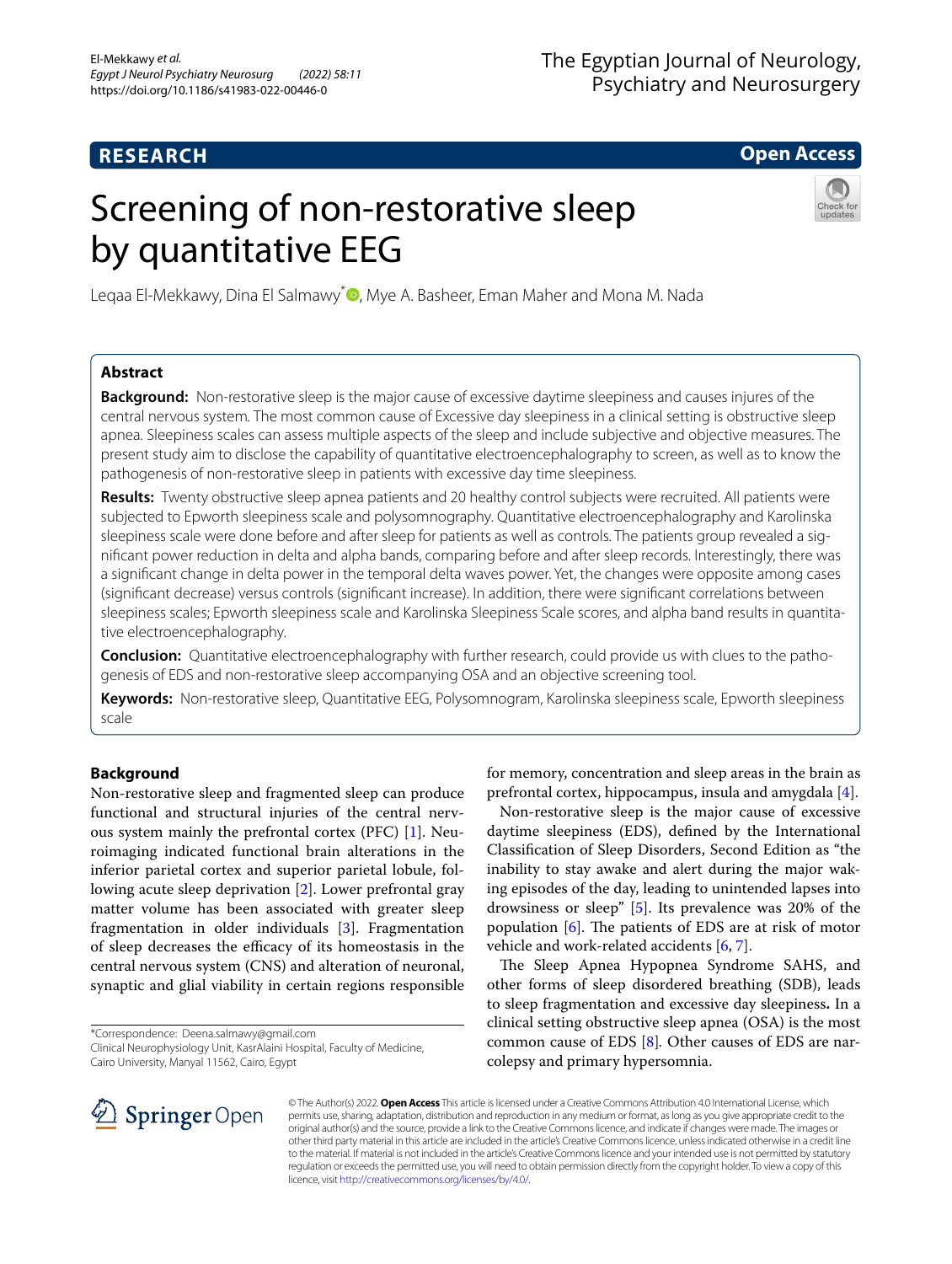In SAHS, there are momentary cessations in breathing rhythm (apneas) or momentary or sustained reductions in the air flow (hypopneas), sufficient to cause signifcant arterial hypoxemia and hypercapnia [[9\]](#page-5-8).

Sleepiness can be assessed subjectively by sleepiness scales as Epworth sleepiness scale (ESS) and Karolinska Sleepiness Scale (KSS) [\[10](#page-5-9)]. Objectively using actigraphy that provides useful measures of sleep patterns*.* In addition, there are neurophysiological tools for its assessment but time consuming as the patient must spend a night sleeping in the lab as polysomnography (PSG), multiple sleep latency test (MSLT), maintenance of wakefulness test (MWT) and Pupillometry  $[11]$  $[11]$  $[11]$ . Other methods for assessment of hypo vigilance are heart rate variability (HRV) and Combined EEG-fMRI which could be expensive. Driver drowsiness could be detected using the Eyelid closure degree (ECD) either video-based or by EEG sensors [\[12](#page-5-11)]. Brain-Machine Interface (BMI) system and Near Infrared Spectroscopy (NIRS). Such measures are sophisticated in comparison to QEEG. Traffic problems could be cut down especially if QEEG is integrated with professional driving licensing and professions whom hypo-vigilance causes major dangers to themselves or their surrounding environment.

The study aims to stand on the capability of QEEG to screen, as well as to know the pathogenesis of non-restorative sleep in patients with excessive day time sleepiness.

## **Methods**

This is an observational case control study, carried out on 20 OSA patients as well as 20 healthy sex- and age matching volunteers. Subjects were recruited in the period from January 2015 to January 2017. The experimental method was approved by the Research Ethics Committee, a written consent was signed by the subjects, and a clinical trial registration number was issued. This study included subjects who were more than 18 years, patients were normal neurologically with Apnea Hypopnea Index (AHI) of more than 5 and having an ESS score of more than 10 [[13\]](#page-5-12).

AHI is the number of times you have apnea or hypopnea during one night, divided by the hours of sleep [[13\]](#page-5-12).

| Normal sleep         | An AHI of fewer than five                                                 |
|----------------------|---------------------------------------------------------------------------|
| Mild sleep apnea     | events, on average, per hour.<br>An AHI of five to 14 events<br>per hour. |
| Moderate sleep apnea | An AHI of 15 to 29 events per                                             |
| Severe sleep apnea   | hour.<br>An AHI of 30 or more events<br>per hour.                         |

Patients with AHI of more than 5 were included in the study. However, patients with fragmented sleep and EDS secondary to any other sleep disorder; chronic debilitating disease or encephalopathy causing EEG slowing or on medications that could affect EEG and affects sleep structure as benzodiazepines, anti-psychotics, or stimulants; were excluded.

Patients were clinically assessed; history taking including complaint analysis, history of drug intake, body mass index calculation as well as general and neurological examination. The ESS was performed before sleep  $[14]$  $[14]$ .

All patients were subjected to sleep study PSG to diagnose any sleep disordered breathing and to exclude any other causes of EDS as parasomnias. The used machine was a digital package (Somnologica, USA) with serial number (F131036-SL) and version 3.2 (Build 1451) on a personal computer, using Microsoft windows XP® platform. Night PSG was done with 6–8 h average duration of recording. All traces were manually scored in 30-s epochs according to the recommendations of the American Academy of Sleep Medicine (AASM) Manual for the scoring of sleep and associated events version 2.6 [\[15](#page-5-14)]. Sleep efficiency and AHI were measured by the PSG.

KSS was done before and after sleep for patients as well as controls. It assesses the momentary sleepiness of the patients; by asking them to describe their vigilance state from between the 10 points of the scale 1 (very alert) to 9 (very sleepy). It was done just before sleep and 45 min after wakefulness [[16\]](#page-6-0).

QEEG was carried out, for patients and controls. In a separate control room, the video EEG was continuously monitored by a technologist, utilizing a video EEG with an EB-Neuro Galileo NT, PMS, USA machine (its serial number is DAUNL7HQ4NUSFG with model Mizar. B8351037899-Version 3.61). A cap was used for recording. The high frequency filter was 70 Hz, and time constant was 0.3 s. The impedance was kept below 5 KΩ. EEG was done for 30 min duration before and after sleep recording.

Artifact-free epoch of 10-s duration in a common average reference montage was selected for QEEG analysis, during wakefulness resting state with closed eyes. These epochs were selected from EEG record, which was done twice, before and after sleep. The absolute power of 5 electrodes (CZ, T3, T4, T5, T6,) were studied in the following frequency bands: delta (0.5–3 Hz), theta (4–7 Hz). The absolute power of  $(O1, O2)$  was studied in the alpha (8–12 Hz) band as well. Power bands for each frequency were calculated automatically by EB-Neuro QEEG with the following equations [[17\]](#page-6-1), Alpha Power= $10^{\circ}$ (mean  $(spectra(alphaldx))/10$ ; Delta Power=10^(mean(spec tra(deltaIdx))/10); where alphaIdx=find(freqs>8 and freqs < 13); and deltaIdx = find(freqs > 1 and freqs < 4).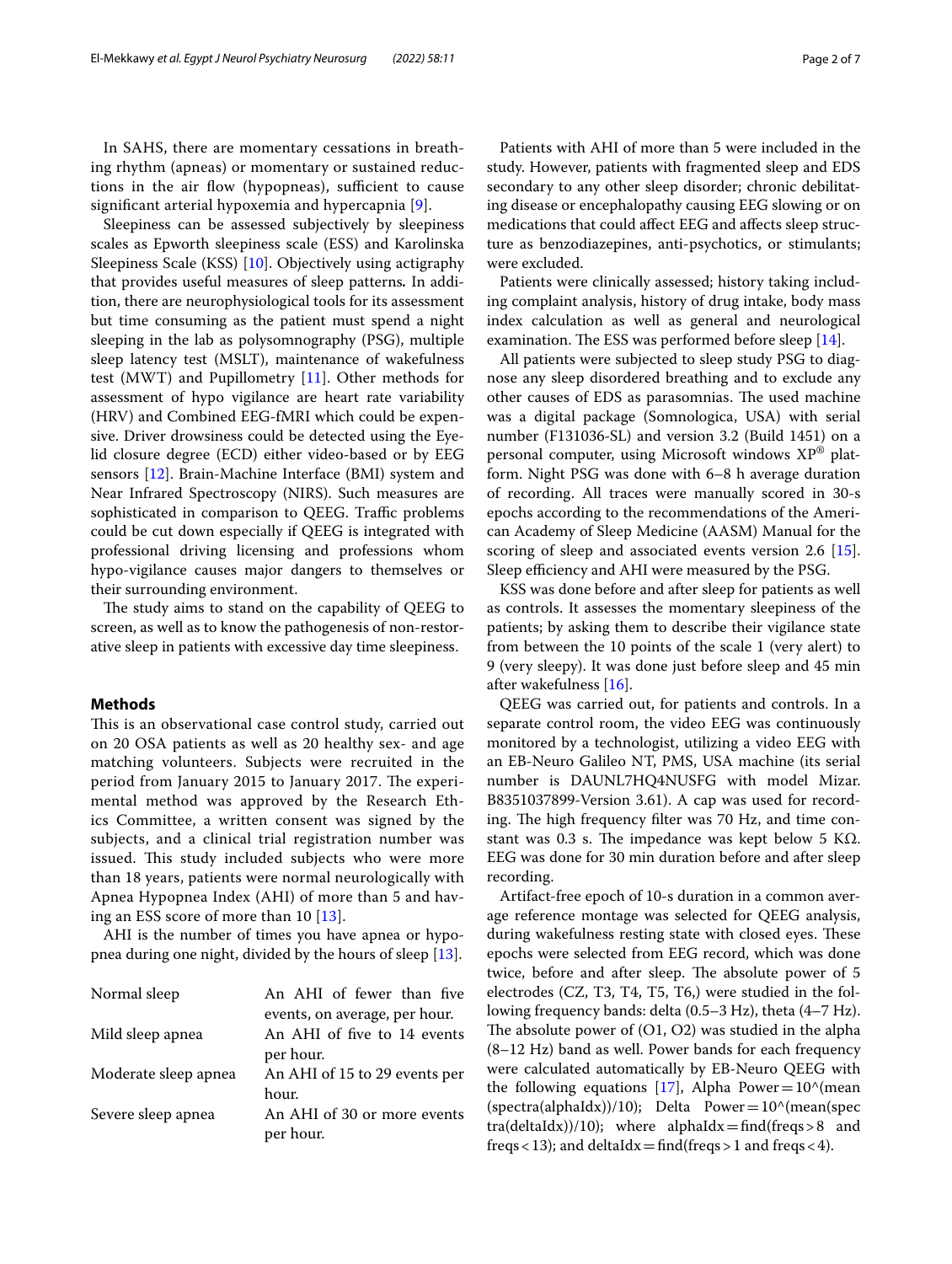Data were coded and entered using the statistical package Statistical Package for the Social Sciences (SPSS; IBM SPSS Statistics for Windows, Version 24.0, 2016; Armonk, NY: IBM Corp.). Data were summarized using mean, standard deviation, median, minimum, and maximum in quantitative data and frequency (count) and relative frequency (percentage) for categorical data. Quantitative variables comparisons were done using the non-parametric Mann–Whitney test. The non-parametric Wilcoxon signed rank test was used for serial measurements within each patient [[18\]](#page-6-2). For comparing categorical data, chi square  $(\chi^2)$  test was performed. Exact test was used instead when the expected frequency is less than  $5 \left[ 19 \right]$ . Spearman correlation coefficient was used for quantitative variable correlations [[20\]](#page-6-4).

#### **Results**

The study group included 20 cases (4 females and 16 males) with mean age of  $45.45 \pm 7.6$  years and the BMI mean was  $31.97 \pm 4.26$  kg/m<sup>2</sup>. While the control group included 20 subjects (5 females and 15 males), with a mean age of  $41.95 \pm 7.29$  years and their body mass index (BMI) mean of  $29.58 \pm 5.64$  kg/m<sup>2</sup>. There was no statistically signifcant diference regarding age, BMI, and gender, with *P* value=0.151, 0.076 and 1.0, respectively.

The ESS was significantly higher in cases than the control groups with high statistically signifcant diference (*P*<0.001),  $14.5 \pm 4.98$  in cases compared to  $2.20 \pm 2.07$ in controls.

The PSG of all cases showed OSA syndrome with Apnea–hypopnea index (AHI) mean value  $20.26 \pm 9.26$ /h and sleep efficiency mean value  $88.01 \pm 11.80$ %, while the control group had AHI mean value of  $1.52 \pm 1.66/h$ , while sleep efficiency  $%$  showed no significant difference between both groups. A baseline digital EEG was analyzed using QEEG and compared between cases and control. It revealed no signifcant diference.

There was significant reduction of KSS mean results after sleep than before it; from 3.90 to 2.70  $(P=0.021)$ in the cases group and 3.35 to 1.60 in the control group  $(P=0.001)$ . No significant difference regarding the KSS between cases and controls  $(P=0.076)$  (Table [1](#page-2-0)).

<span id="page-2-0"></span>**Table 1** KSS comparison from before to after sleep in both groups

|                    | Control group          |             | Cases group     |                    | P value |
|--------------------|------------------------|-------------|-----------------|--------------------|---------|
|                    | <b>Before</b><br>sleep | After sleep | Before<br>sleep | <b>After Sleep</b> |         |
| KSS                | 3.35                   | 1.6         | 3.90            | 2.70               | 0.076   |
| $P$ value $0.001*$ |                        |             | $0.021*$        |                    |         |

\*Statistically signifcant

For the control group, comparison of QEEG showed that the average power  $(\mu V2)$  of temporal delta waves in the baseline EEG record increased in its value after sleep (median=89.96  $\mu$ V2) in comparison to its value before sleep (median=44.69  $\mu$ V2) with statistically significant differences  $(P=0.04)$  (Table [2\)](#page-2-1). The rest of QEEG power analysis showed no signifcant diference between before and after sleep. These data include average temporal theta, central (theta and delta) and average occipital (theta, delta and alpha) during baseline EEG (Table [2\)](#page-2-1).

In cases group, comparing QEEG from before to after sleep revealed that the power of the central (Cz) delta value was of reduced value after sleep (median=35.9 μV2) than before (median=65.3 μV2) with statistically significant difference  $(P=0.044)$ . In addition, the average power  $(\mu V2)$  of temporal delta waves in the baseline EEG record showed reduction of its value after sleep (median = 26.58  $\mu$ V2) in comparison to its value before sleep (median=69.10 $\mu$ V2) with statistically significant differences ( $P = 0.025$ ). The average power ( $\mu$ V2) of occipital alpha waves reduced after sleep than its value before sleep with statistically signifcant diferences  $(P=0.03)$ . After sleep average power of the occipital alpha waves (median=12.68  $\mu$ V2) was reduced in comparison to its value before sleep (median=18.07  $\mu$ V2) (Table [3](#page-3-0)). The rest of QEEG power analysis data showed no signifcant diference between before and after sleep. These data include average power of temporal theta, central theta and average occipital (theta and delta) during baseline EEG.

Correlations of electrophysiological tools with PSG and sleep scales (ESS, KSS and AHI) showed that occipital alpha diference (before and after sleep) has a signifcant positive correlation in cases with ESS  $(P=0.022,$  $r=0.509$ ) (Fig. [1\)](#page-3-1). Positive correlation with KSS before sleep with (*P*=0.005) (Fig. [2\)](#page-3-2).

<span id="page-2-1"></span>**Table 2** Comparing QEEG before and after sleep in the control group

|                                               | <b>Before sleep</b><br>Median | After sleep<br>Median | P value |
|-----------------------------------------------|-------------------------------|-----------------------|---------|
| Delta CZ (baseline µV2)                       | 25.66                         | 13.4                  | 0.218   |
| Theta CZ (baseline $\mu$ V 2)                 | 2.42                          | 2.66                  | 0.39    |
| Average temporal delta (baseline<br>$\mu$ V2) | 44.69                         | 89.9                  | $0.04*$ |
| Average temporal theta (baseline<br>$\mu$ V2) | 5.12                          | 5.81                  | 0.126   |
| Average delta O (baseline µV2)                | 33.0                          | 54.5                  | 0.37    |
| Average theta O (baseline µV2)                | 6.43                          | 749                   | 0.57    |
| Average alpha O (baseline µV2)                | 6.76                          | 18.37                 | 0.97    |

\*Statistically signifcant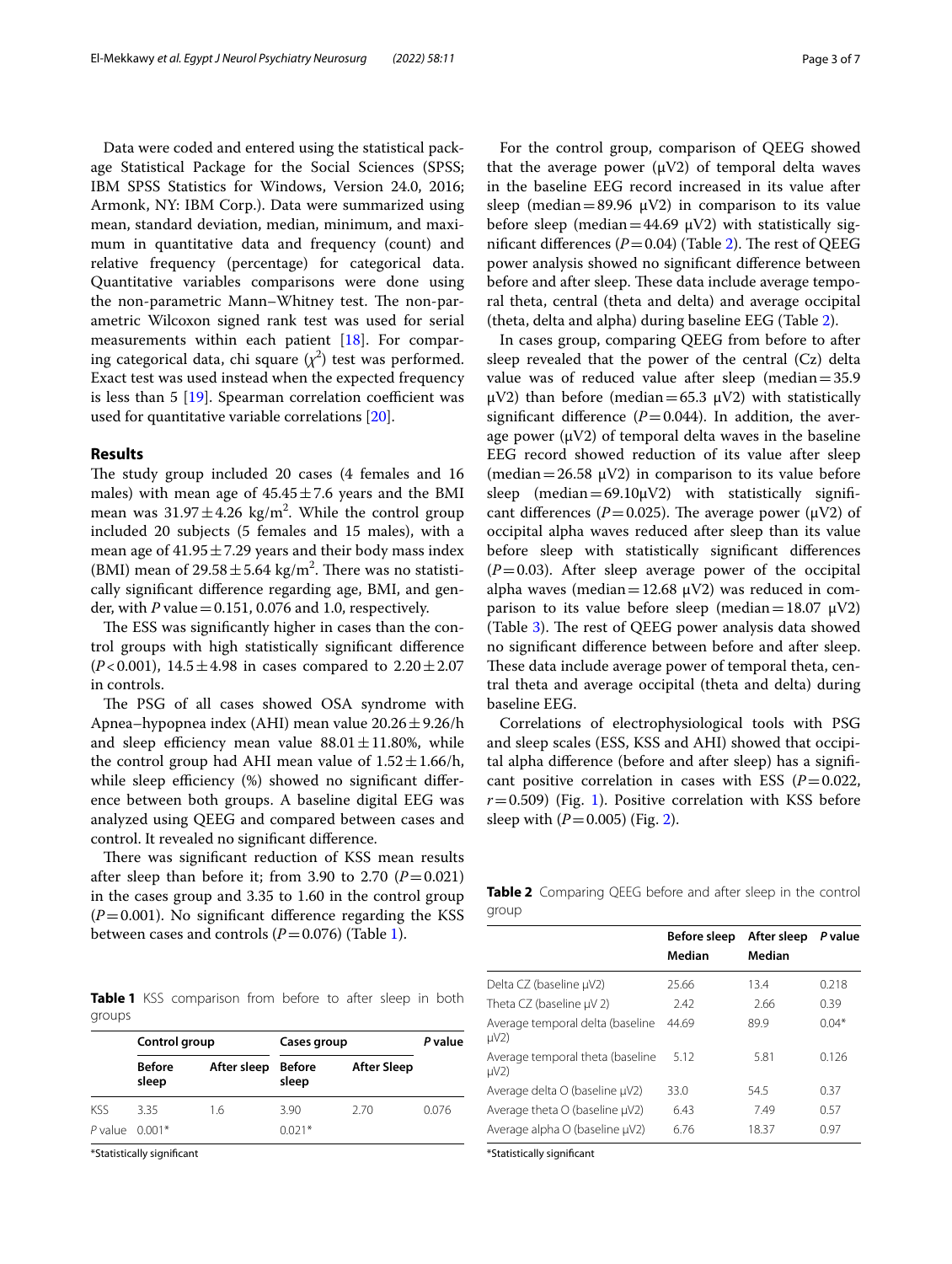<span id="page-3-0"></span>**Table 3** Comparing QEE G before and after sleep in the cases group

| 65.36 | 35.92 | $0.044*$ |
|-------|-------|----------|
| 2.42  | 2.66  | 0.39     |
| 69.10 | 26.58 | $0.025*$ |
| 3.71  | 3.48  | 0.126    |
| 66.56 | 40.19 | 0.296    |
| 5.76  | 5.37  | 0.654    |
| 18.07 | 12.68 | $0.03*$  |
|       |       |          |

\*Statistically signifcant



<span id="page-3-1"></span>No significant correlation with AHI  $(P=0.167)$  $(r=0.321)$  and KSS after sleep ( $P=0.077$ ,  $r=0.405$ ).

# **Discussion**

In the study, we found that the main EDS cause was OSA and almost all recruited patients were discovered retrospectively by PSG to be sufering from OSA, this is agreement with the literature that the most common cause of EDS in a clinical setting is obstructive sleep apnea (OSA) [[7\]](#page-5-6). Almost all our study demonstrations will be about EDS due to OSA.

Our cases group included 20 cases (4 females and 16 males). This higher male percentage is in, historical, agreement with Chan et al. (2003) study that reported the prevalence (which is the proportion of the whole afected



<span id="page-3-2"></span>subjects) of OSA according to gender was two to threefolds major risk for men compared with women in most of the population-based studies [[19](#page-6-3)]. Also found higher prevalence of OSA in men than women until after the age of 50 years, when both genders became at equal risk for the disease. Regarding OSA incidence, Strohl et al. (1996) reported that the overall incidence of moderate-to-severe OSA over a 5-year period was 11.1% in men and 4.9% in women [\[21](#page-6-5)].

Our cases age ranged from 32 to 58 years with a mean age of  $45.45 \pm 7.6$  years. This age range of our study group was near to the age group of Tishler et al. (2003) in their study of 1190 patients sufering from increased sleepiness during daily normal activities which was 36–50 years  $[22]$  $[22]$ . This age group was also near to many studies as Newman et al. (2005) [[23](#page-6-7)].

The risk of having OSA increases with age  $[24]$ . This may be due to increased length of the soft palate, fat deposition in the parapharyngeal region and changes in body structures that surround the pharyngeal tissue, yet its still observational and needs more research [\[25](#page-6-9)]. As for the BMI, its mean in our cases was  $31.97 \pm 4.26$  $(kg/m<sup>2</sup>)$  and ranged from (32.0 to 58.0  $kg/m<sup>2</sup>$ ) which is in agreement with Punjabi et al. (2008) study that found that the prevalence of OSA is higher in overweight people  $(BMI > 25 \text{ kg/m}^2)$ . This comes in agreement with the worldwide epidemiologic studies about body weight, which was considered as the strongest risk factor for obstructive sleep apnea [[26\]](#page-6-10). In addition, it was stated by Martikainen et al. (1992) that every 10% increase in the body weight leaded to an increase of the AHI by 32% and a sixfold increase in the risk of developing moderate to severe OSA [[24\]](#page-6-8).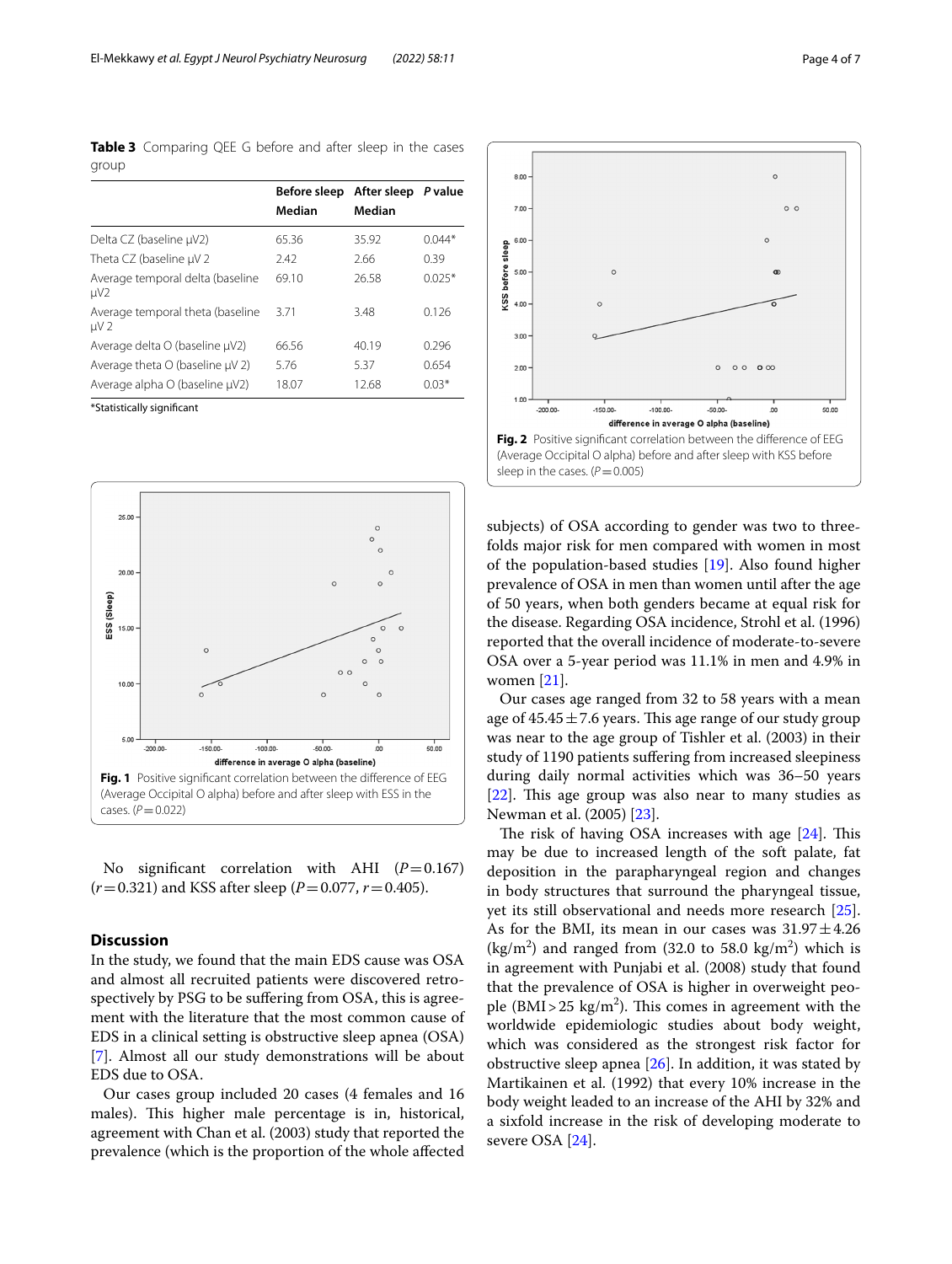Regarding QEEG results, our QEEG analysis it surprisingly showed statistically signifcant reduction of delta waves in the central (Cz) as well as the temporal electrodes in the cases, while controls did not show this reduction it showed only increase in the delta waves in the temporal electrodes. Therefore, likely, patients experiencing EDS due to their fragmented night sleep and non-restorative sleep which was presented in the form of reduction of the centro-temporal delta power and occipital alpha power in Eikermann et al. (2007) [[27](#page-6-11)].

The suggested mechanism that demonstrated the reduction of delta power in EDS patients secondary to OSA after sleep could be attributed to hypoxemia and/ or hypercapnia during OSA as detected by Tufk et al. (2010) who found a correlation between the severity of hypoxemia and hypercapnia during the OSA and changes in delta power [[28](#page-6-12)].

The reduction in the central and temporal delta power of the EEG in our cases after sleep supported the idea of non-restorative sleep in EDS patients secondary to OSA. According to the synaptic homeostasis hypothesis theory of sleep function which stated that learning activities and synaptic plasticity acquired during wakefulness state as a result, to an increase in the duration of slow wave activity in the following night sleep. This theory makes restorative sleep which is refected in the form of increased duration of the central slow waves is important for the synaptic strength and its nutrient supply, important for grey matter consumption and preservation of learning and memory [\[1](#page-5-0)].

In OSA patients, because of night sleep deprivation and fragmentation, they lost this sleep regulation function leading to "cerebral overloading" and in turn impairment of their memory and learning abilities. So that these changes in delta power in our cases were suggested to be a contributor to daytime symptoms of non-alertness and non-attentiveness in OSA patients [\[29](#page-6-13)].

Our control group showed increase in the absolute delta power in the temporal electrodes in comparing EEG after with before sleep. This finding agreed also with synaptic homeostasis hypothesis; being had a normal restorative night sleep  $[1]$  $[1]$ , the control group had normal synaptic homeostasis, preventing cerebral overloading and so that they had normal day neurobehavioral functions.

In contrast to our study results regarding delta power spectral analysis in EDS patients—secondary to OSA during wakefulness, was Morisson et al. (1998) study that investigated changes of waking EEG in OSA patients over 24 h of sustained wakefulness in comparison to healthy controls and found that the absolute delta power was higher in OSA patients than controls [\[30](#page-6-14)], the same was found also by Tononi et al. (2003) in OSA patients but after 40 h of extended wakefulness in comparison to controls  $[31]$  $[31]$ . This increase in delta power could be demonstrated by a theory stating that disturbance of the restorative power of sleep in OSA patients leading to increase in the low frequency bands activity during wakefulness, inducing drowsiness and EDS, especially at the end of the 24-h period of sustained wakefulness. This QEEG fnding may be due to the presence of combined efects of both acute and chronic sleep deprivation in OSA patients in such study with augmentation of sleepiness effects in those patients  $[30]$  $[30]$ . This is not the case in our study that investigated the chronic night sleep deprivation and fragmentation efects in EDS patients secondary to OSA.

We also found a signifcant decrease in the occipital alpha power in cases  $(P=0.03)$  and positive correlation  $(P=0.022)$  in the cases between the difference of average occipital (O) alpha power (between before and after sleep) and ESS score explaining un wakefulness of the cases on the other day of non-restorative sleep, while Grenèche et al. (2008), who studied the correlation between ESS score and alpha relative power in OSA patients and recorded the EEG during wakefulness in the morning found that ESS score was negatively correlated with alpha relative power; as the patient's sleepiness level increased, the ESS score also increased and in turn the alpha relative power decreased  $[32]$ . This negative correlation of the author's results was diferent from our positive one. This might be attributed to the use of the relative alpha power in QEEG analysis in his study instead of the absolute alpha power that we used in ours.

Another statistically signifcant positive correlation was found in the cases group of our study between the diference of average occipital alpha power (between before and after sleep) with KSS before sleep  $(P=0.005)$ . This is aligning with D'Rozario et al. (2013) study; in which QEEG assessment was done for patients with OSA during oral intake of Modafnil with acute withdrawal of continuous positive airway pressure CPAP for 2 days (CPAP was used for the frst night and then withdrawn for 2 subsequent nights). It showed signifcant positive correlation of KSS (subjective alertness assessment) with Alpha/ Delta ratio (absolute alpha power/delta power) and fast ratio (Power ratio of (alpha beta)/ (delta theta) but not with any of the individual frequency bands  $[33]$  $[33]$  $[33]$ . The signifcance of our study lies in its predicting of EDS cases that are functioning during the day in critical professions, as example driving and healthcare. During the last decade, lots of literature focused on instantaneous diagnosis of hypo vigilance in such professions using various electrophysiological modalities, For example hypo vigilance could be detected by heart rate variability (HRV) [[34\]](#page-6-18), driver drowsiness detector using the Eyelid closure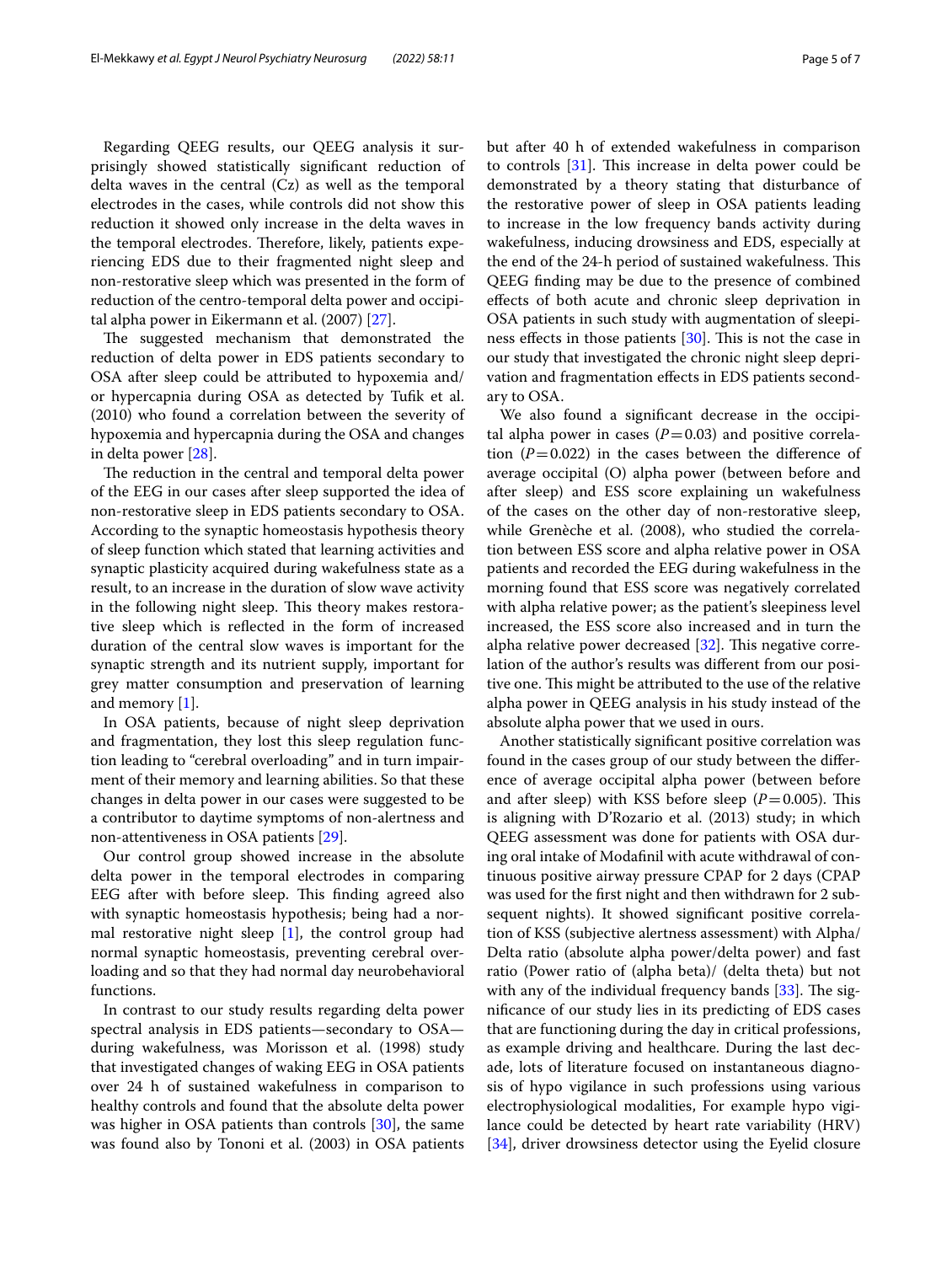degree (ECD) as a video-based method or using EEG sensors instead of video based method as ECD exhibits a linear relationship with changes of the occipital EEG [[35\]](#page-6-19). BMI system aimed to detect driver drowsiness at its early stage by enriching the EEG data with the intensity of head-movements [\[35](#page-6-19)]. Combined EEG-fMRI studies have suggested a close association of fMRI-defned resting state networks with EEG microstates [\[36](#page-6-20), [37\]](#page-6-21). As well combination of EEG and NIRS, to detect driver drowsiness. EEG, EOG, ECG and NIRS signals [[38](#page-6-22)].

## **Limitations and recommendations**

Sample size could have been larger, yet the patients had to spend a whole night at the lab for PSG, which made the patients less interested to continue the research.

We are recommending expansion of the study of pre/ vs/post sleep QEEG extensive analysis to reach the most valid methodology suggestive of non-restorative sleep.

# **Conclusion**

QEEG can offer a new, easy screening tool in patients with non-restorative sleep and hypo vigilance the day after. It opens the research in non-restorative and EDS pathogenesis. There were significant correlations between ESS and KSS scores from one side, and alpha band results in Q-EEG from another side. This highlight the proximity of these subjective sleepiness scales to the EEG background. This emphasizes that QEEG, with further research, will probably be added to sleepiness screening tools, with the privilege of being an objective test.

#### **Abbreviations**

AASM: American academy of sleep medicine; AHI: Apnea Hypopnea Index; BMI: Body mass index; BMI: Brain machine interference; CNS: Central nervous system; CPAP: Continuous positive airway pressure; ECD: Eye lid closure; ECG: Electrocardiogram; EDS: Excessive daytime sleepiness; EEG: Electroencephalogram; EOG: Electrooculography; ESS: Epworth sleepiness scale; HRV: Heart rate variability; KSS: Karolinska sleepiness scale; MRI: Magnetic resonance imaging; MSLT: Multiple sleep latency test; MWT: Maintenance of wakefulness; NIRS: Near infrared spectroscopy; OSA: Obstructive sleep apnea; PFC: Prefrontal cortex; PSG: Polysomnography; PSQI: Pittsburgh Sleep Quality Index; QEEG: Quantitative EEG; SAHS: Sleep apnea hypopnea syndrome; SPSS: Statistical package for social science; SSS: Stanford sleepiness scale.

### **Acknowledgements**

No acknowledgements.

#### **Authors' contributions**

All authors have participated in designing of the study, acquisition of data, and data interpretation and revising. *DS* carried out editing of the manuscript. *LM* recruited the patients, carried out clinical evaluation and participated in interpretation of the study results. *MB* participated in interpretation of the study results and editing the manuscript. MN revised data interpretation, study results and manuscript editing. All authors have read and approved the manuscript.

#### **Funding**

This research did not receive any specifc grant from funding agencies in the public, commercial, or not-for-proft sectors.

#### **Availability of the data and materials**

All raw data will be available on the editor request.

#### **Declarations**

#### **Ethics approval and consent to participate**

The study protocol was approved by the research ethical committee, faculty of medicine, Cairo University Egypt with date 30-5-2015, under the code number (N-29-2015). Participation was voluntary and all contributors received detailed information about the aims of this research work and an informed written consent was obtained prior to the commencement of the study.

#### **Consent for publication**

Not applicable.

#### **Competing interests**

None of the authors have conficts of interest to be disclosed.

Received: 27 June 2021 Accepted: 4 January 2022 Published online: 21 January 2022

#### **References**

- <span id="page-5-0"></span>Beebe DW, Gozal D. Obstructive sleep apnea and the prefrontal cortex: towards a comprehensive model linking nocturnal upper airway obstruction to daytime cognitive and behavioral defcits. J Sleep Res. 2002;11(1):1–6.
- <span id="page-5-1"></span>2. Tahmasian M, Noori K, Samea F, Zarei M, Spiegelhalder K, Eickhoff SB, et al. Lack of consistent brain alterations in insomnia disorder: an activation likelihood estimation meta-analysis. Sleep Med Rev. 2018;1(42):111–8.
- <span id="page-5-2"></span>3. Takeuchi H, Taki Y, Nouchi R, Yokoyama R, Kotozaki Y, Nakagawa S, et al. Shorter sleep duration and better sleep quality are associated with greater tissue density in the brain. Sci Rep. 2018;8(1):1–8.
- <span id="page-5-3"></span>Tahmasian M, Samea F, Khazaie H, Zarei M, Masouleh SK, Hoffstaedter F, et al. Author Correction: The interrelation of sleep and mental and physical health is anchored in grey-matter neuroanatomy and under genetic control. Commun Biol. 2020;3(1):290.
- <span id="page-5-4"></span>5. Boulos MI, Murray BJ. Current evaluation and management of excessive daytime sleepiness. Can J Neurol Sci. 2010;37(2):167–76.
- <span id="page-5-5"></span>6. Pagel JF. Excessive daytime sleepiness. Am Fam Phys. 2009;79(5):391–6.
- <span id="page-5-6"></span>7. Ronksley PE, Hemmelgarn BR, Heitman SJ, Flemons WW, Ghali WA, Manns B, et al. Excessive daytime sleepiness is associated with increased health care utilization among patients referred for assessment of OSA. Sleep. 2011;34(3):363–70.
- <span id="page-5-7"></span>8. Slater G, Steier J. Excessive daytime sleepiness in sleep disorders. J Thorac Dis. 2012;4(6):608.
- <span id="page-5-8"></span>9. Park JG, Ramar K, Olson EJ. Updates on defnition, consequences, and management of obstructive sleep apnea. Mayo Clin Proc. 2011;86(6):549–54.
- <span id="page-5-9"></span>10. Lomeli HA, Pérez-Olmos I, Talero-Gutiérrez C, Moreno CB, González-Reyes R, Muñoz-Delgado J, et al. Sleep evaluation scales and questionaries: a review. Actas Esp Psiquiatr. 2008;36(1):50–9.
- <span id="page-5-10"></span>11. Mollayeva T, Kendzerska T, Colantonio A. Self-report instruments for assessing sleep dysfunction in an adult traumatic brain injury population: a systematic review. Sleep Med Rev. 2013;17(6):411–23.
- <span id="page-5-11"></span>12. Li G, Chung WY. Estimation of eye closure degree using EEG sensors and its application in driver drowsiness detection. Sensors (Basel). 2014;14(9):17491–515.
- <span id="page-5-12"></span>13. [https://www.webmd.com/sleep-disorders/sleep-apnea/sleep-apnea-ahi](https://www.webmd.com/sleep-disorders/sleep-apnea/sleep-apnea-ahi-numbers) [numbers](https://www.webmd.com/sleep-disorders/sleep-apnea/sleep-apnea-ahi-numbers)
- <span id="page-5-13"></span>14. Johns MW. A new method for measuring daytime sleepiness: the Epworth sleepiness scale. Sleep. 1991;14(6):540–5.
- <span id="page-5-14"></span>15. Anderer P, Moreau A, Woertz M, Ross M, Gruber G, Parapatics S, Loretz E, et al. Computer-assisted sleep classification according to the standard of the American Academy of Sleep Medicine: validation study of